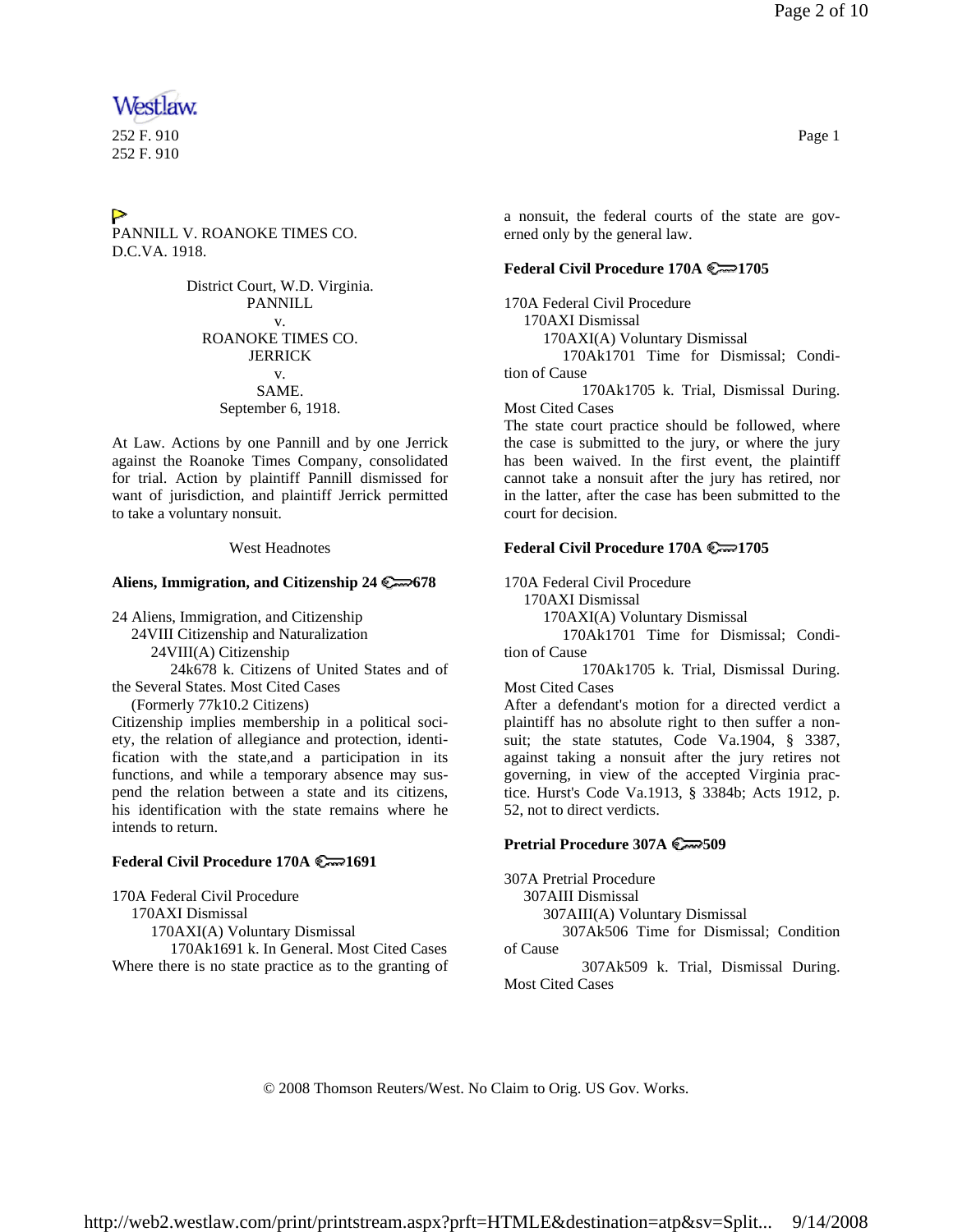(Formerly 128k12 Dismissal and Nonsuit) Where defendant's introduction of evidence offered practically at the close of the trial was a surprise to plaintiff, and he had no opportunity to investigate it, or to seek to rebut it, the court might grant a nonsuit.

## **Federal Civil Procedure 170A 1705**

170A Federal Civil Procedure

170AXI Dismissal

170AXI(A) Voluntary Dismissal

 170Ak1701 Time for Dismissal; Condition of Cause

 170Ak1705 k. Trial, Dismissal During. Most Cited Cases

(Formerly 128k15 Dismissal and Nonsuit)

From the time of the submission of a motion to instruct a verdict, the granting of a nonsuit lies wholly in the discretion of the court.

## **Federal Civil Procedure 170A 1705**

170A Federal Civil Procedure

170AXI Dismissal

170AXI(A) Voluntary Dismissal

 170Ak1701 Time for Dismissal; Condition of Cause

 170Ak1705 k. Trial, Dismissal During. Most Cited Cases

(Formerly 128k30 Dismissal and Nonsuit)

The court may require plaintiff to make an election whether he will suffer a voluntary nonsuit, before indicating its views on defendant's motion for a directed verdict.

#### **Federal Civil Procedure 170A 1705**

170A Federal Civil Procedure

170AXI Dismissal

170AXI(A) Voluntary Dismissal

 170Ak1701 Time for Dismissal; Condition of Cause

 170Ak1705 k. Trial, Dismissal During. Most Cited Cases

(Formerly 128k30 Dismissal and Nonsuit)

A plaintiff should not be allowed to first ascertain the court's conclusion on defendant's motion to direct a verdict, and thereafter have the unfair advantage of taking a nonsuit, if the court intends to sustain the motion, and of submitting the case to the jury, if the court intends to overrule it.

# **Domicile 135 1**

#### 135 Domicile

 135k1 k. Nature and Elements. Most Cited Cases "Domicile" and "citizenship" are not always synonymous, though where domicile means home, and describes the state in which a citizen of the United States has his home, and to which he intends to return if absent, it is usually, if not always, equivalent to state citizenship; but when no new domicile has been acquired, and domicile exists only by legal fiction, and describes the former home state of a citizen of the United States to which he never intends to return, they are not synonymous.

## **Domicile 135 4(1)**

135 Domicile

 135k4 Domicile of Choice and Change of Domicile

135k4(1) k. In General. Most Cited Cases

A domicile of choice, once acquired, is not lost until a new domicile has been acquired.

## **Federal Courts 170B 282**

170B Federal Courts

 170BIV Citizenship, Residence or Character of Parties, Jurisdiction Dependent on

 170BIV(B) Controversies Between Citizens of Different States

 170Bk282 k. What Constitutes Citizenship; Domicile and Residence Distinguished; Change of Domicile. Most Cited Cases

(Formerly 106k307(1))

Plaintiff, in suit against Virginia company in the Western district of Virginia, who, though not a "citizen" of Virginia, had left California with no in-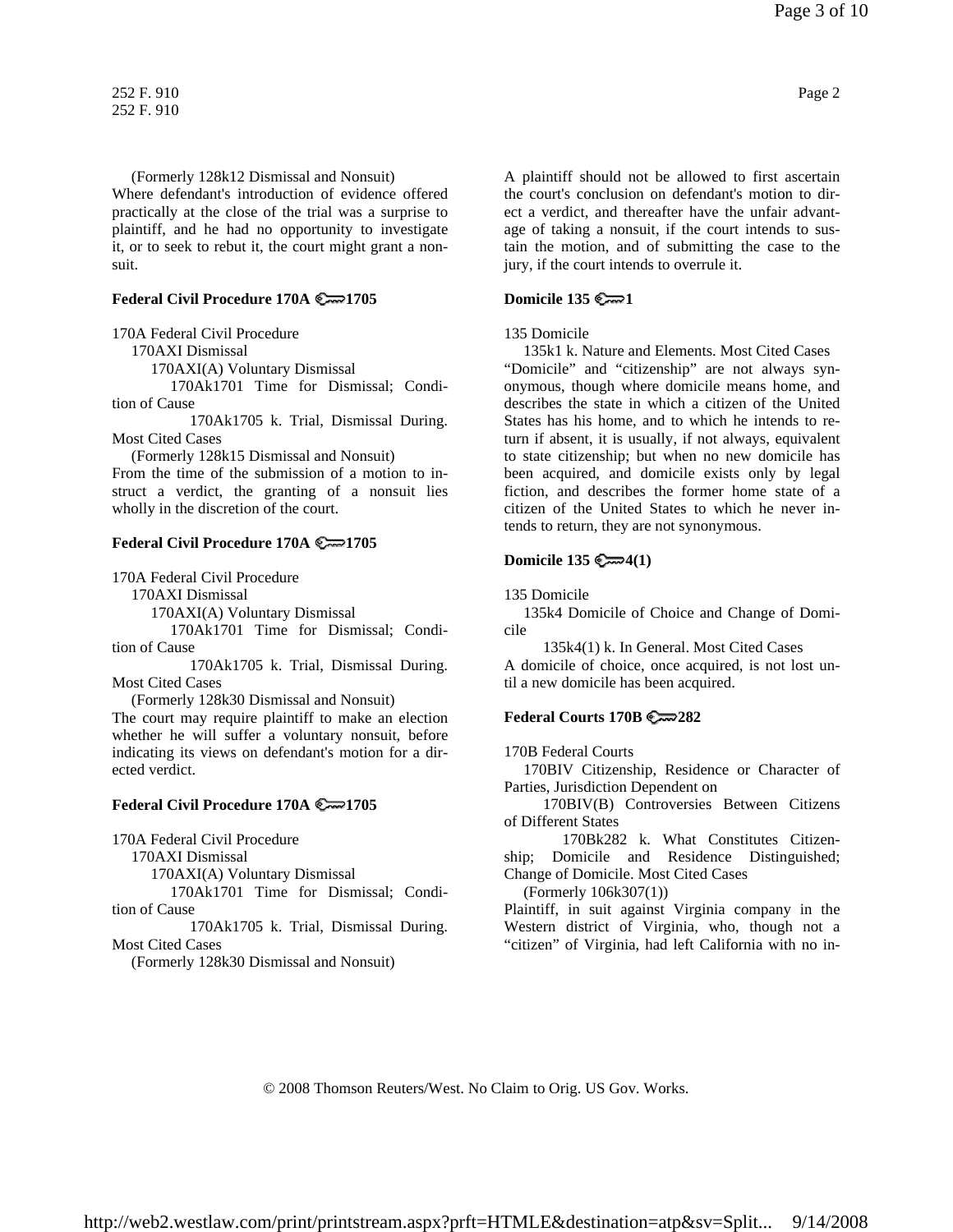tention to return to that state, and who had not acquired a domicile in any other state, could not maintain his suit on the ground of diversity of citizenship.

## **Federal Courts 170B 282**

170B Federal Courts

 170BIV Citizenship, Residence or Character of Parties, Jurisdiction Dependent on

 170BIV(B) Controversies Between Citizens of Different States

 170Bk282 k. What Constitutes Citizenship; Domicile and Residence Distinguished; Change of Domicile. Most Cited Cases

(Formerly 106k307(1))

The grant of jurisdiction to the federal courts is not of controversies between citizens of the United States domiciled in different states, but of controversies between citizens of different states.

## **Federal Courts 170B 282**

170B Federal Courts

 170BIV Citizenship, Residence or Character of Parties, Jurisdiction Dependent on

 170BIV(B) Controversies Between Citizens of Different States

 170Bk282 k. What Constitutes Citizenship; Domicile and Residence Distinguished; Change of Domicile. Most Cited Cases

(Formerly 106k307(1))

Grant of jurisdiction to the federal courts in controversies between citizens of different states does not include a mere homeless wanderer, a citizen of the United States, but not of any state.

## **Federal Courts 170B 282**

170B Federal Courts

 170BIV Citizenship, Residence or Character of Parties, Jurisdiction Dependent on

 170BIV(B) Controversies Between Citizens of Different States

 170Bk282 k. What Constitutes Citizenship; Domicile and Residence Distinguished;

Change of Domicile. Most Cited Cases (Formerly 106k307(1))

The theoretical domicile, which is equivalent to state citizenship, is always one which exists animo revertendi, and such a domicile, clinging to a homeless wanderer, who never intends to return, is not equivalent to citizenship, in the sense in which the word "citizen" is used in the Judiciary Act.

**\*911** Holman Willis, of Roanoke, Va., for plaintiffs. Waller R. Staples, of Roanoke, Va., for defendant.

McDOWELL, District Judge.

1. These actions for libel were consolidated for trial, without objection from any party, as both cases grew out of the same publication. The first case was, after some of the plaintiffs' evidence had been heard, dismissed without prejudice for want of diversity of citizenship, which ruling was excepted to by both Pannill and the defendant. The defendant is a corporation created by the state of Virginia. The plaintiff was born in West Virginia, and in his early manhood went to Oklahoma, where he bought a farm near Lawton, and was living there with the intention of residing in that state permanently. In 1910 he met with an accident which resulted in almost entire paralysis. His own means were shortly exhausted in efforts to be cured, and as he was and had been before his injury a member of the Lawton local lodge of Elks, he applied through his local **\*912** lodge to the Grand Lodge of Elks for assistance. It developed that the Grand Lodge had no fund applicable to the relief of any but superannuated members, and Pannill is even now apparently under 40 years of age. He then undertook to visit a number of the local lodges of Elks in several of the Western states in an effort to have them send delegates to the next Grand Lodge convention instructed to have a fund created for the assistance of members in his condition. In undertaking this journey, according to his own evidence, Pannill left Oklahoma with no intention of returning to that state, but with the expectation of living in California if he succeeded in his endeavor. The result of this cam-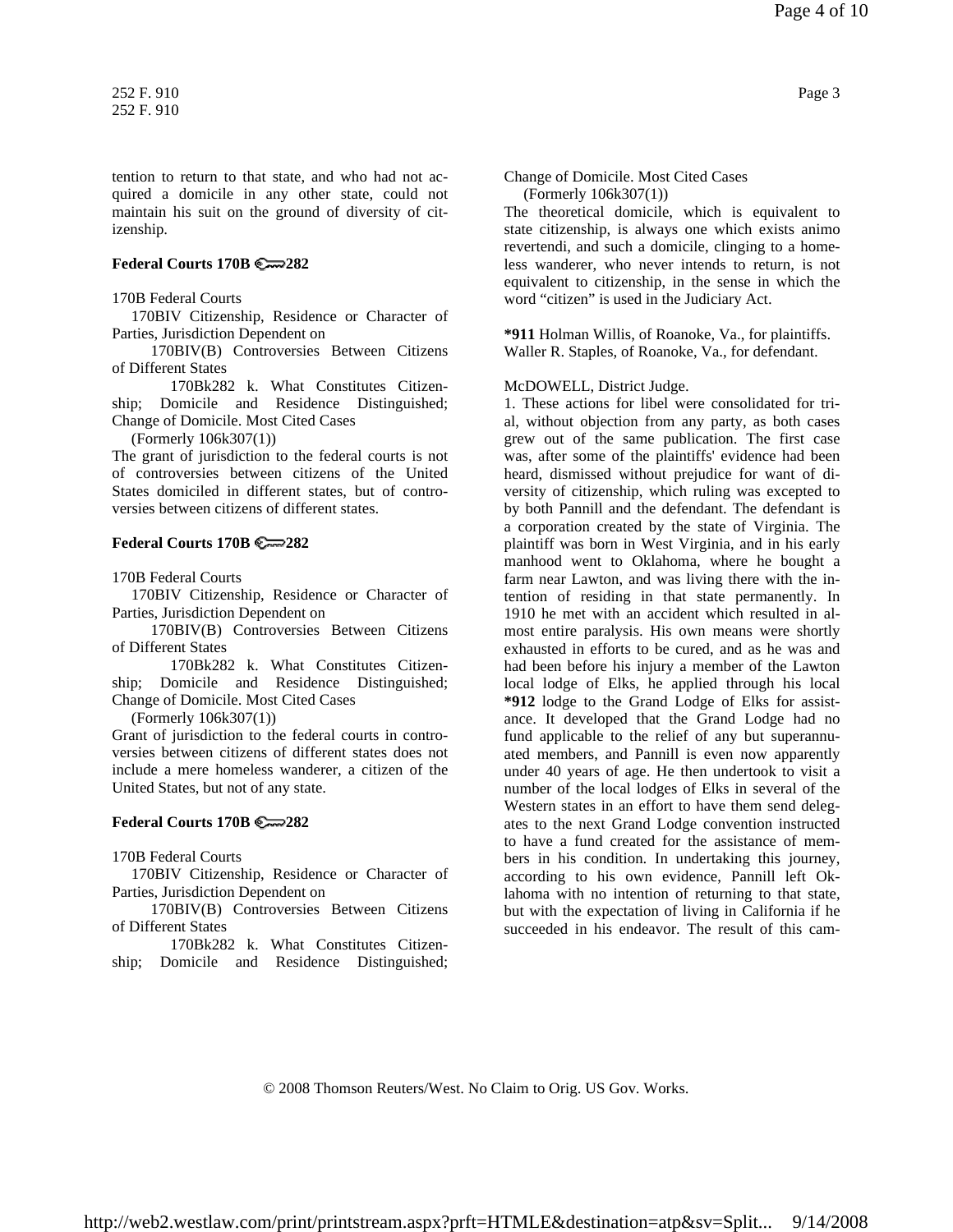paign was temporarily successful. The Grand Lodge agreed to pay a certain sum monthly for Pannill's support, on condition that the Lawton lodge would also pay a specified part of the expense. This arrangement having been made, Pannill went to California, intending to stay there, as he said, 'for the remainder of my life.'

Some few months after Pannill had established himself in California, the Lawton lodge found itself unable to raise from its few members the share of the expenses it had undertaken to contribute, which resulted in a refusal by the Grand Lodge to continue its contributions. Thereupon Pannill left California and commenced a tour of the United States in an effort to induce the Elks to establish a fund for his support without reference to contributions from the Lawton lodge, which had surrendered its charter. Pannill testified that when he left California he had the intention of never returning to that state at any time, and all the facts adduced substantiated this statement. His intention was, if successful in his quest, to take up his abode in Florida or Texas. He had no plans based on the possibility of entire want of success of this last campaign among the Elks. He left California in 1915, and had been traveling since then, making short stops in many cities and towns, and had covered about 40,000 miles. The expenses of Pannill and his nurse had been mainly obtained from local lodges of Elks, from individual members of that order, and in some cases transportation had been obtained from other charitable organizations. The plaintiffs had come to Virginia a few weeks before these actions were instituted, not intending to stay permanently, but only to stay long enough to institute, and possibly to bring to a conclusion, a suit by Pannill against the Grand Lodge on what he conceives to be a valid cause of action against that body.

As has been said, Pannill's Case was ordered dismissed for want of jurisdiction. As the term at which the order of dismissal was made has not been brought to an end, and as the question of Pannill's citizenship is to me novel and rather perplexing, I have taken advantage of the first opportunity to give it further consideration.

(a) It would seem that Pannill cannot be regarded as a citizen of Virginia. He was at the institution of this action residing in this state, but with no intention of remaining here permanently. His intent was and is to stay here only long enough to finish the business which brought him here and to then go to some other state. As Virginia is not the state of his birth, as his residence here is not animo **\*913** manendi, I cannot satisfactorily class him as a citizen of this state. It is true that he is not here with intent to return to either California or to West Virginia, and he intends to stay here for a somewhat indefinite time. But the fact which is necessary to convert mere residence into citizenship is the intent to remain permanently.

(b) It is, I take it, entirely settled that a domicile of choice, once acquired, is not lost until a new domicile has been acquired. Story, Conflict of Laws (2d Ed.) Sec. 47; Wharton, Confl. of Laws (2d Ed.) Sec. 55; 14 Cvc. 851; Mitchell v. United States, 21 Wall. 350, 352, 353, 22 L.Ed. 584;Desmare v. United States, 93 U.S. 605, 610, 23 L.Ed. 959.

If ascertaining the domicile of a citizen of the United States always ascertains his state citizenship, we have arrived at a simple solution of the question before us. However, domicile and citizenship are, as I think, not always synonymous. Where domicile means home, where it describes the state in which a citizen of the United States has his home, or what he regards as his home, and to which he intends to return, if absent therefrom, it is usually, if not always, equivalent to state citizenship. But when (no new domicile in fact having been acquired) domicile exists only by legal fiction, and describes the state in which a citizen of the United States once had his home, but to which he intends never to return, I cannot see that domicile and citizenship are synonymous. It has in some cases been said that domicile is synonymous with state citizenship. But in every case in which this has been said, so far as I have found, the court had in mind a dom-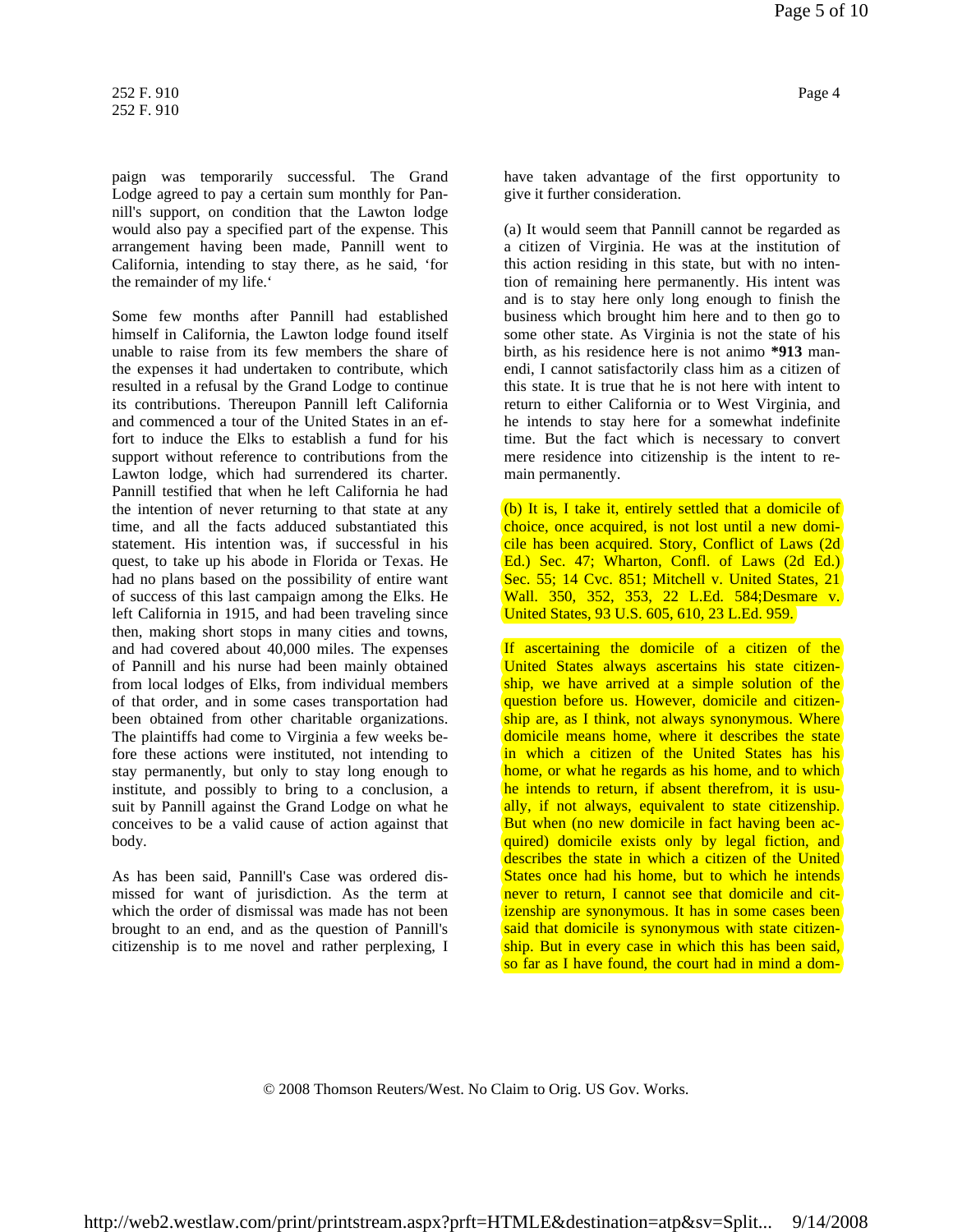icile, to which the party, if absent therefrom, intended ultimately to return. In Williamson v. Osenton, 232 U.S. 619, 624, 34 Sup.Ct. 442, 58 L.Ed. 758, the agreed facts, as construed by the court (232) U.S. 624, 625, 34 Sup.Ct. 442, 58 L.Ed. 758), showed an actual domicile in Virginia- a residence with intent to remain permanently. In Prentiss v. Barton, Fed. Cas. No. 11384, Chief Justice Marshall said:

'In the sense of the Constitution and of the Judicial Act, he who is incorporated into the body of the state, by permanent residence therein, so as to become a member of it, must be a citizen of that state, although born in another. Or, to use the phrase more familiar in the books, a citizen of the United States must be a citizen of that state in which his domicile is placed.'

But here, also, the court was dealing with a case of actual domicile and an intent to return to it. In Collins v. City of Ashland (D.C.) 112 Fed. 175, 177, it is said that 'citizenship depends upon domicile.' But in that case the evidence showed a domicile in Ohio, a merely temporary residence in Kentucky, and a clear intent to return to Ohio. In Harding v. Standard Oil Co. (C.C.) 182 Fed. 421, 426, it is said that domicile is usually coextensive in meaning with citizenship; but in this case also (pages 428 and 430) the court finds that the plaintiff, after his departure from Illinois, always had the intention to return to that state, and consequently the case is not one in which, as in the case at bar, the departure from the state of domicile was with intent never to return there. In Hammerstein v. Lyne (D.C.) 200 Fed. 165, 170, it is said that state citizenship is the practical equivalent of domicile. But here again the court had in view an actual domicile animo revertendi.

**\*914** It must be borne in mind that the grant of jurisdiction to the federal courts is not of controversies between citizens of the United States domiciled in different states, but of controversies between citizens of different states. Beyond any doubt a question of domicile (in fact) is often determinative of the question of citizenship (Morris v. Gilmer, 129 U.S. 315, 328, 9 Sup.Ct. 289, 32 L.Ed. 690); but it is a very different thing to assert that a mere theoretical domicile, existing with intent never to return to it, is the same thing as citizenship. In the case before us the plaintiff at the institution of the suit did not reside in California, he had no place of abode there, and he intended never to return there. Assuredly it is very difficult to reconcile any theory of citizenship or any definition of the word 'citizen' with such facts. Citizenship implies membership in a political society, the relation of allegiance and protection, identification with the state, and a participation in its functions. While a temporary absence may suspend the relation between a state and its citizen, the latter's identification with the former remains because of his intention to return. If A., a citizen of California, sells his home and with his family takes up his residence in Virginia, for a temporary purpose, intending to return to California, he undoubtedly retains his domicile and citizenship in California; and his case may bear close resemblance to the case at bar. A. may also be said to have only a theoretical domicile in California. But the essential difference between A.'s status and that of Pannill is that A. intends to return to California and Pannill does not; California is A.'s home, and it is not in any sense Pannill's home. A. has only temporarily surrendered his membership in the political

It is true that a citizen of the United States, who is a mere homeless wanderer and not a citizen of any state, would encounter the same risk of local prejudice in the state courts that would be encountered by citizens of other states. But so would citizens of the District of Columbia. The latter are not included in the grant of jurisdiction, and the most satisfactory conclusion I can reach is that Pannill is not included. In both cases the exclusion is due simply to the wording of the grant. Its language is not broad enough to include a citizen of the District of Columbia or a citizen of the United States who is

society of California and his participation in its functions; while Pannill has permanently ended his

connection with that state.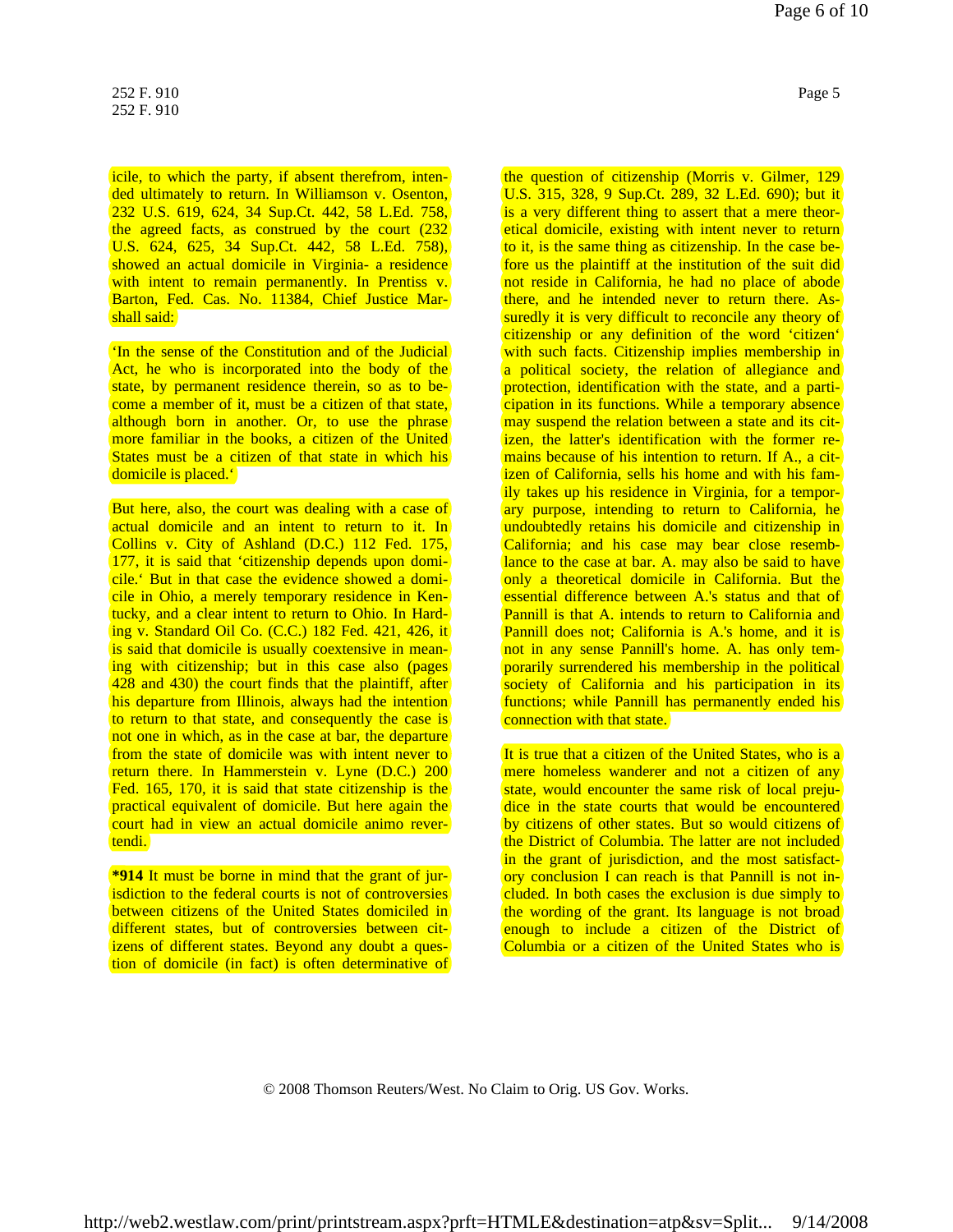## not a citizen of any state. In Prentiss v. Brennan, 2 Blatchf. 162, 19 Fed.Cas. 1279, 1280, Mr. Justice Nelson said:

'A person may be a citizen of the United States, and not a citizen of any particular state. This is the condition of citizens residing in the District of Columbia, and in the territories of the United States, or who have taken up a residence abroad, and others that might be mentioned. A fixed and permanent residence or domicile in a state is essential to the character of citizenship that will bring the case within the jurisdiction of the federal courts.'

As has been said, citizens of the District of Columbia were not granted the privilege of litigating in the federal courts on the ground of diversity of citizenship. Possibly no better reason for this fact exists than that such citizens were not thought of when the judiciary article of the federal Constitution was drafted. It is even more **\*915** probable that citizens of the United States, occupying the very unusual status that Pannill does, were also not thought of; but in any event a citizen of the United States, who is not a citizen of any state, is not within the language of the Constitution. And to my mind Pannill is not a citizen of California, simply because he never intends to return to that state, and has finally severed his connection with that state. The theoretical domicile which is equivalent to state citizenship is always one which exists animo revertendi. The theoretical domicile which clings to a homeless wanderer, who never intends to return, has its uses in deciding rights of succession to property, in respect to taxation and to the administration of pauper laws, but is not, I think, equivalent to citizenship in the sense in which the word 'citizen' is used in the Judiciary Act. While domicile, in some sense, may not be lost by mere departure with intent not to return, state citizenship is thus lost. In other words, where the word 'domicile' is used as meaning home, where absence from domicile is animo revertendi, domicile may be equivalent to state citizenship; but where domicile exists merely by legal fiction, and absence is accompanied by intent never to return to the state of domicile, the word is not synonymous with citizenship.

2. The Pannill Case having been dismissed for want of jurisdiction, the trial of the Jerrick Case proceeded until all the evidence was in. At this juncture defendant moved for a directed verdict. When this motion was submitted, and before giving any intimation as to my decision thereon, I required plaintiff's counsel to then elect whether he would or would not suffer a voluntary nonsuit. He elected to suffer a nonsuit. Thereupon counsel for defendant excepted to the ruling permitting the plaintiff to then take a nonsuit.

In cases tried by a jury, which reach the point where the jury retires to consider its verdict, I see no reason why this court should not follow the state statute. Section 3387, Code 1904. So, too, in cases in which by stipulation a jury is waived, I think the state practice should be followed, and that a motion for leave to suffer a nonsuit after the case has been submitted to the judge for decision comes too late. Harrison v. Clemens, 112 Va. 371, 373, 71 S.E. 538. However, a motion for a directed verdict creates a very different situation.

(a) I have very little hesitation in holding that a plaintiff, after a motion by the defendant for a directed verdict has been submitted, has no absolute right to then suffer a nonsuit. The Virginia statute (section 3387, Code 1904), providing that 'a party shall not be allowed to suffer a nonsuit, unless he do so before the jury retire from the bar,' does not seem to me to govern here, because it has never been the accepted Virginia practice to direct verdicts (section 3384b, Hurst's Code Va. 1913; Acts 1912, p. 52; Taylor v. B. & O.R. Co., 108 Va. 817, 819, 62 S.E. 798;Hargrave v. Shaw Land Co., 111 Va. 84, 90, 68 S.E. 278, Ann. Cas. 1912A, 151). Consequently the statute, which has been in force since 1788 (12 Henning's St.at Large, 749, 1 Shepherd's St.at Large, 33; 1 Code 1819, p. 510; 1Code 1849, p. 672; Code 1887, Sec. 3387), never contemplated, and does not apply **\*916** to, a case where a motion to direct a verdict has been submitted. For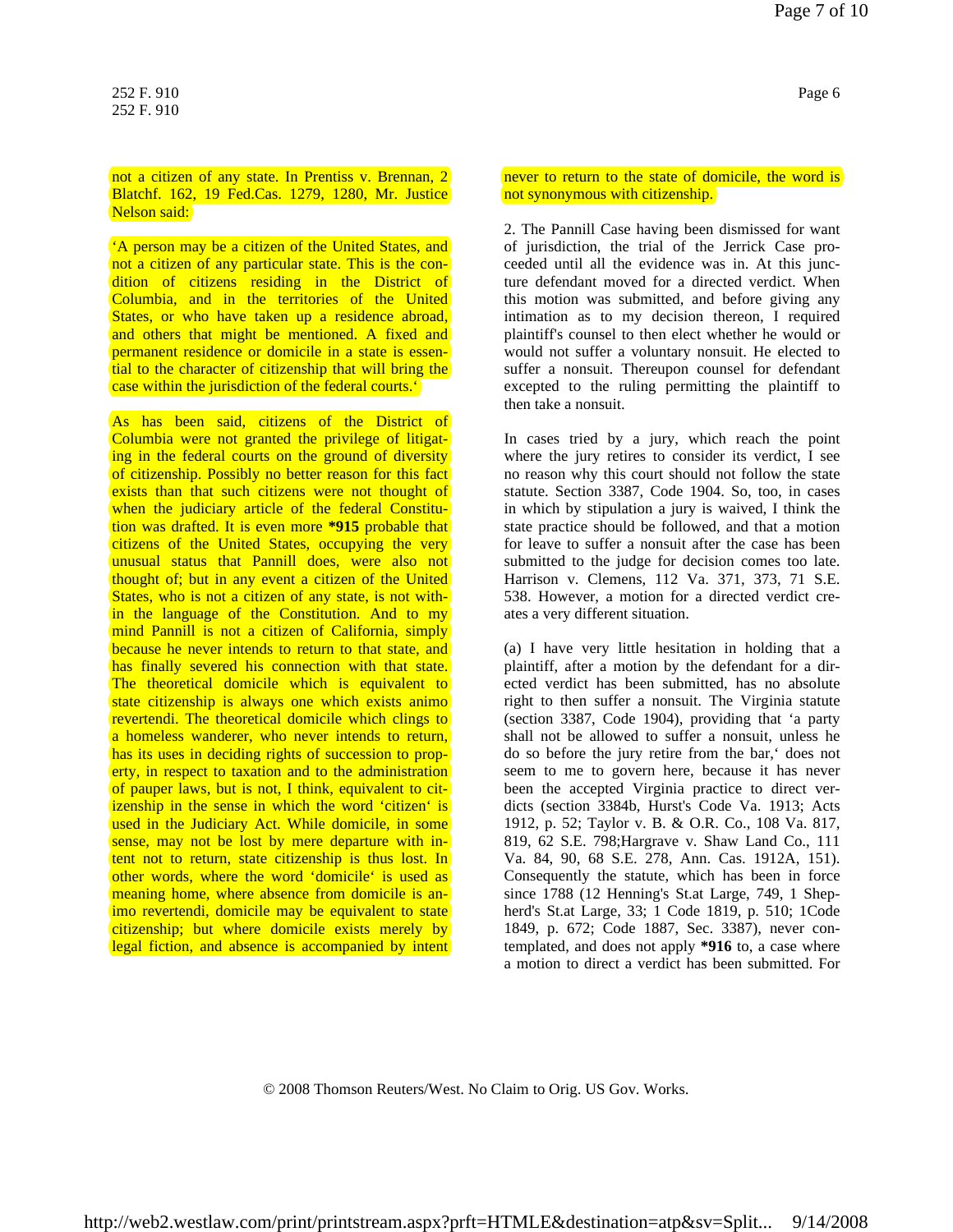the same reason there is no state court practice on the point. It follows that the federal courts in this state, in the situation which arose here, are governed only by the general law. In this circuit the case of Parks v. Southern R. Co., 143 Fed. 276, 279, 74 C.C.A. 414, 417, is of controlling authority. It is there said:

'From the time of the submission of the motion to instruct a verdict the granting of a nonsuit lies wholly in the discretion of the court.'

This ruling (see, also, Francisco v. Chicago & A.R. Co., 149 Fed. 354, 359, 79 C.C.A. 292, 9 Ann.Cas. 628), while not followed in some of the other circuits (Meyer v. National Biscuit Co., 168 Fed. 906, 94 C.C.A. 335;Knight v. Illinois Cent. R. Co., 180 Fed. 368, 373, 103 C.C.A. 514), requires the conclusion in this court that the plaintiff had no absolute right to a nonsuit, and also that there was a discretionary power in the court to grant the nonsuit.

(b) As there was a discretionary power to grant the nonsuit, it may be well to state why it was exercised in favor of the plaintiff. The evidence of the defendant's managing editor, to the effect that he had ordered the suppression of the article concerning the plaintiffs, and that it was published by mistake as the result of an error in the composing room, was to me a complete surprise. There had been no previous intimation that the defendant would, practically at the close of the trial, introduce such evidence. At the time I granted the nonsuit I supposed, and I still suppose, that this evidence was as surprising to the plaintiff and her counsel as it was to me. Plaintiff had had no sort of opportunity to investigate the accuracy of this testimony, or to seek to rebut it. The best possible reason for taking a nonsuit is that evidence offered by the defendant has taken the plaintiff by surprise, and such a situation must likewise afford the best possible reason for a court to permit a nonsuit. If, after opportunity to investigate the facts, it is ascertained that the evidence of the editor cannot be rebutted, the plaintiff is very unlikely to bring another action. But, if there is rebuttal evidence in existence, the

plaintiff assuredly ought to have the opportunity of producing it.

(c) The right of the court to require the plaintiff to make election before indicating its views on the motion to direct a verdict is also settled in the affirmative by the opinion in Parks v. Southern R. Co., supra, 143 Fed. 276, 279, 74 C.C.A. 414, 417:

'The plaintiff upon the making of a motion to instruct a verdict against him \* \* \* should then elect whether or not he will take a nonsuit. \* \* \* '

See, also, upholding the right of the court to refuse to allow a nonsuit after announcing its conclusion to direct a verdict, Huntt v. McNamee, 141 Fed. 293, 72 C.C.A. 441 (C.C.A. 4th Circuit); Barrett v. Virginian R. Co., 244 Fed. 397, 157 C.C.A. 23 (C.C.A. 4th Circuit).

And, independent of authority, the ruling made was dictated by considerations of fairness. A plaintiff should not, in circumstances **\*917** such as existed here, be allowed to first ascertain the conclusion of the court on the motion to direct a verdict, and thereafter have the unfair advantage of taking a nonsuit if the court intends to sustain the motion, and of submitting the case to the jury if the court intends to overrule the motion. The very object of the state statutes (found in the laws of nearly all the states) limiting the time for taking a voluntary nonsuit is to prevent just this unfairness to the defendant.

D.C.VA. 1918. Pannill v. Roanoke Times Co. 252 F. 910

END OF DOCUMENT